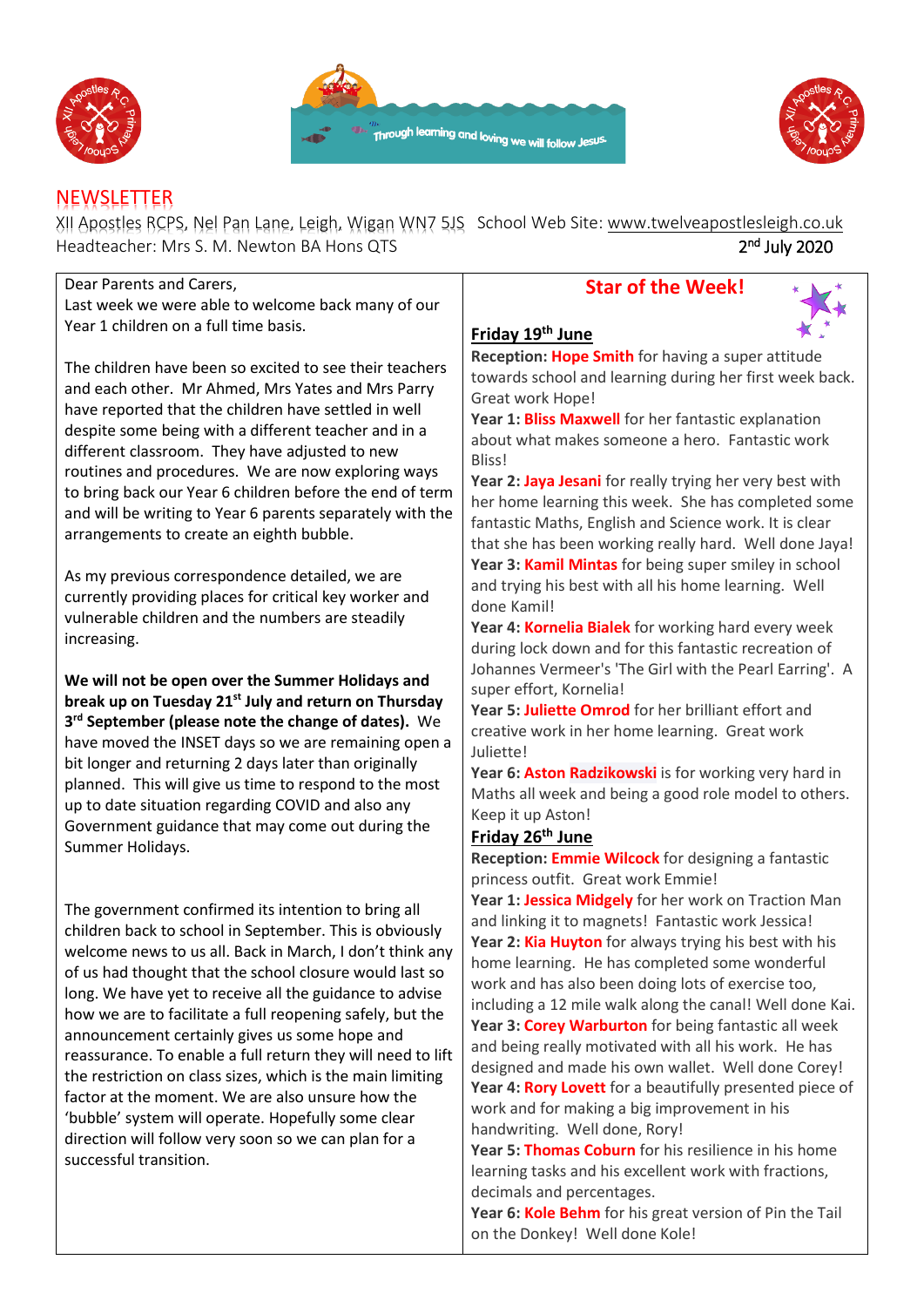#### **Class Arrangements**

I am now in a position to tell you who will be your child's teacher next year: Reception - Mrs Parry Year 1 - Mr Ahmed Year 2 - Miss Hope and Mrs Featherstone Year 3 - Mrs Yates (she will move up with the current Year 2) Year 4 - Miss Phoenix Year 5 - Mrs Marsden (She will move up with current Year 4 ) Year 6 - Mr Rowlands We are all in the process of planning a transition for children for when they return to school. The class teachers will contact new parents the last 2 weeks of term to introduce themselves, discuss home learning experiences and any worries and concerns you may have.

Thank you for your patience and understanding throughout these uncertain and difficult times, you are doing a great job and we are incredibly grateful for all your support.

Take Care and God Bless. Mrs Newton

## **Parental Survey: Home Learning and Communication**

The survey closes tomorrow: **Friday 3rd July**, so please let us have your thoughts if you have not already done so. Up to date the responses have been overwhelmingly positive which is reassuring and encouraging. I will write to parents again with the results and most importantly respond to any concerns raised.

### **Useful Links**

Government guidance for parents and carers as schools and other education settings in England open to more children and young people can be found here: [https://www.gov.uk/government/publications/closure](https://www.gov.uk/government/publications/closure-of-educational-settings-information-for-parents-and-carers)[of-educational-settings-information-for-parents-and](https://www.gov.uk/government/publications/closure-of-educational-settings-information-for-parents-and-carers)[carers](https://www.gov.uk/government/publications/closure-of-educational-settings-information-for-parents-and-carers)

Keeping Children Safe on-line during the Pandemic. Support for parents

[https://www.gov.uk/government/publications/coronavi](file://///DC01/Work$/Staff/s.newton/NEWSLETTER%202019-20/Useful%20Links) [rus-covid-19-keeping-children-safe-online/coronavirus](https://www.gov.uk/government/publications/coronavirus-covid-19-keeping-children-safe-online/coronavirus-covid-19-support-for-parents-and-carers-to-keep-children-safe-online)[covid-19-support-for-parents-and-carers-to-keep](https://www.gov.uk/government/publications/coronavirus-covid-19-keeping-children-safe-online/coronavirus-covid-19-support-for-parents-and-carers-to-keep-children-safe-online)[children-safe-online](https://www.gov.uk/government/publications/coronavirus-covid-19-keeping-children-safe-online/coronavirus-covid-19-support-for-parents-and-carers-to-keep-children-safe-online)

#### **Annual Reports**

This year we will be emailing your child's report on Friday 10<sup>th</sup> July. Due to the current circumstances and the disruption to your child's education during this academic year, this report will be slightly different from previous years'. This report gives an overview of your child's achievements up until the lockdown period, as well as some indications for their progress in the year ahead. It also gives an indication, based on mid-year assessments, as to whether your child was 'on-track' to achieving the expectations of their year group. I hope that you find its contents informative, and that you enjoy the opportunity to celebrate the progress made.

The DFE have removed the requirement to report on attendance in recognition of the impact of COVID 19.

We will be sending out a parental survey at the same time so you can confirm receipt and you and your child can make any comments. If you have any questions about the report, please do not hesitate to ring the school to arrange to speak to the class teacher.



#### **XII Apostles Reading Rainbow Challenge**

Our reading challenge is over half way now and there are still lots of children trying hard and showing what wonderful readers they are.

Our **yellow** challenge was to take a photograph of the loveliest place you have to read. There were some great responses!



The **green** challenge was to create a rainbow of books, thinking about either their colours of their title.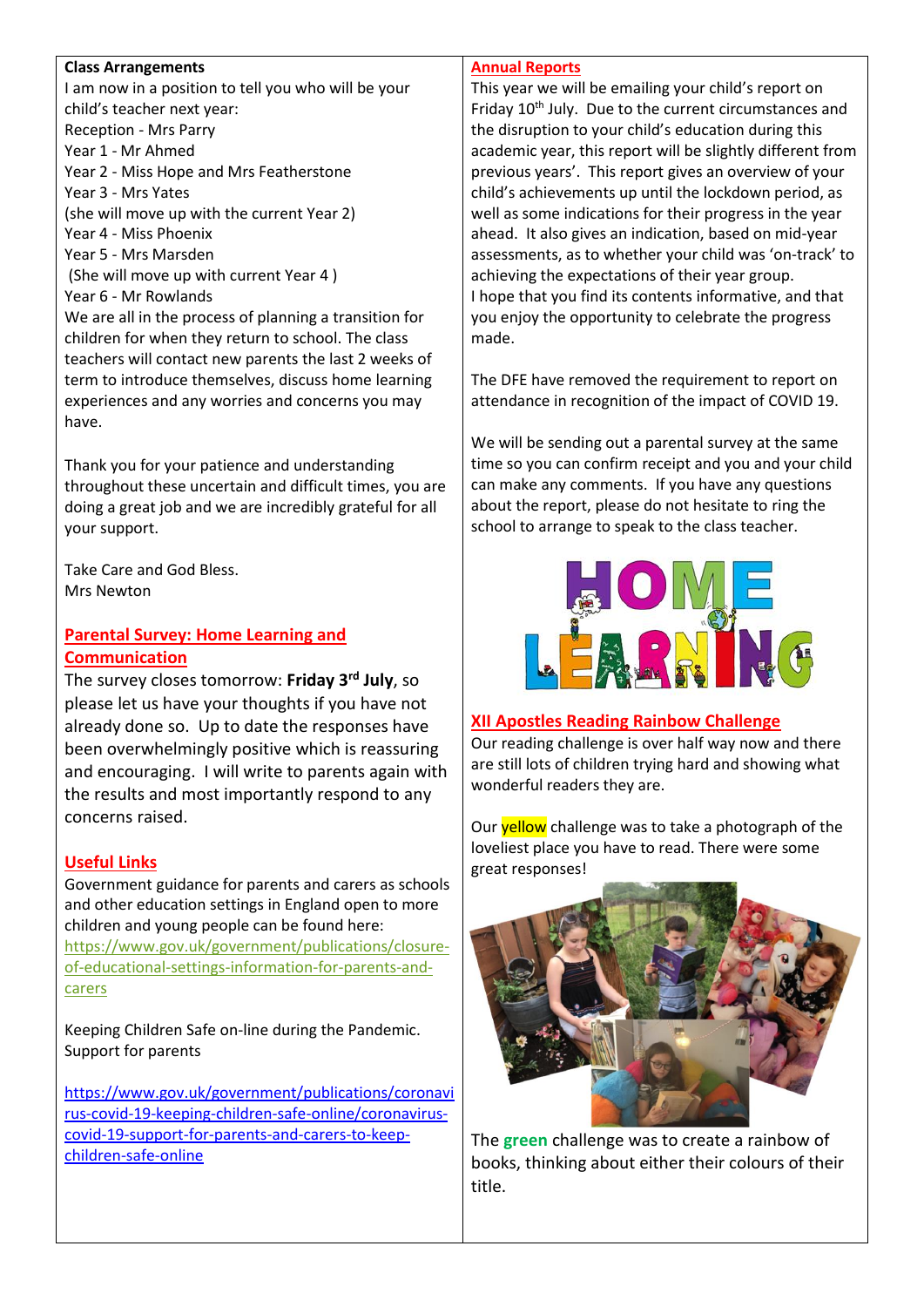

## **PE Challenge-Research Project**

A huge well done to all of the children that joined in our PE Challenge to complete a research project on one of the Great British Olympic athletes past or present. We had some

wonderful entries and we were very impressed with all of your efforts. It was so difficult to choose the winners.

The Medals have been awarded to: Niall Lloyd Y4, Oliver Robinson Y5 and Ellie MacDonald Y6. Well done to our wonderful winners!





# **Reflection from CAFOD**

*'Hope is not a feeling or a sentiment, it is love in action. It is to reach out, to help others through these challenging times. This is what our faith calls us to do and it is what love compels us to do. For faith and love always leads to hope.'*

May hope fill our school and our hearts this week in school and at home as we continue to work together in the most challenging of times.



This week's challenge was the **blue** challenge and all about special words. Thank you once again to all those who are taking part.

## **Virtual Sports Day Tomorrow 3rd July**



Miss Hope has planned an alternative sports day for tomorrow Friday 3<sup>rd</sup> July.

You can compete against your family- brothers, sisters, dad, mum, carers, grandparents or even the dog!

Miss Hope has sent a list of activities for you all to take part in and these can be found on class dojos. All of the activities will help with some form of PE skills e.g. strength, hand eye coordination, accuracy, speed, balance.

You can choose a selection of the activities or could you do all these challenges in a day? Whichever activities you choose to do, you will get an automatic point for your house team as it is the participation that counts. You will also get a chance to win a bonus point. Record your points on a piece of paper and **send a photo of your results across to Miss Hope by Friday at 3pm**. Miss Hope will announce the winning house team after all entries have been submitted.